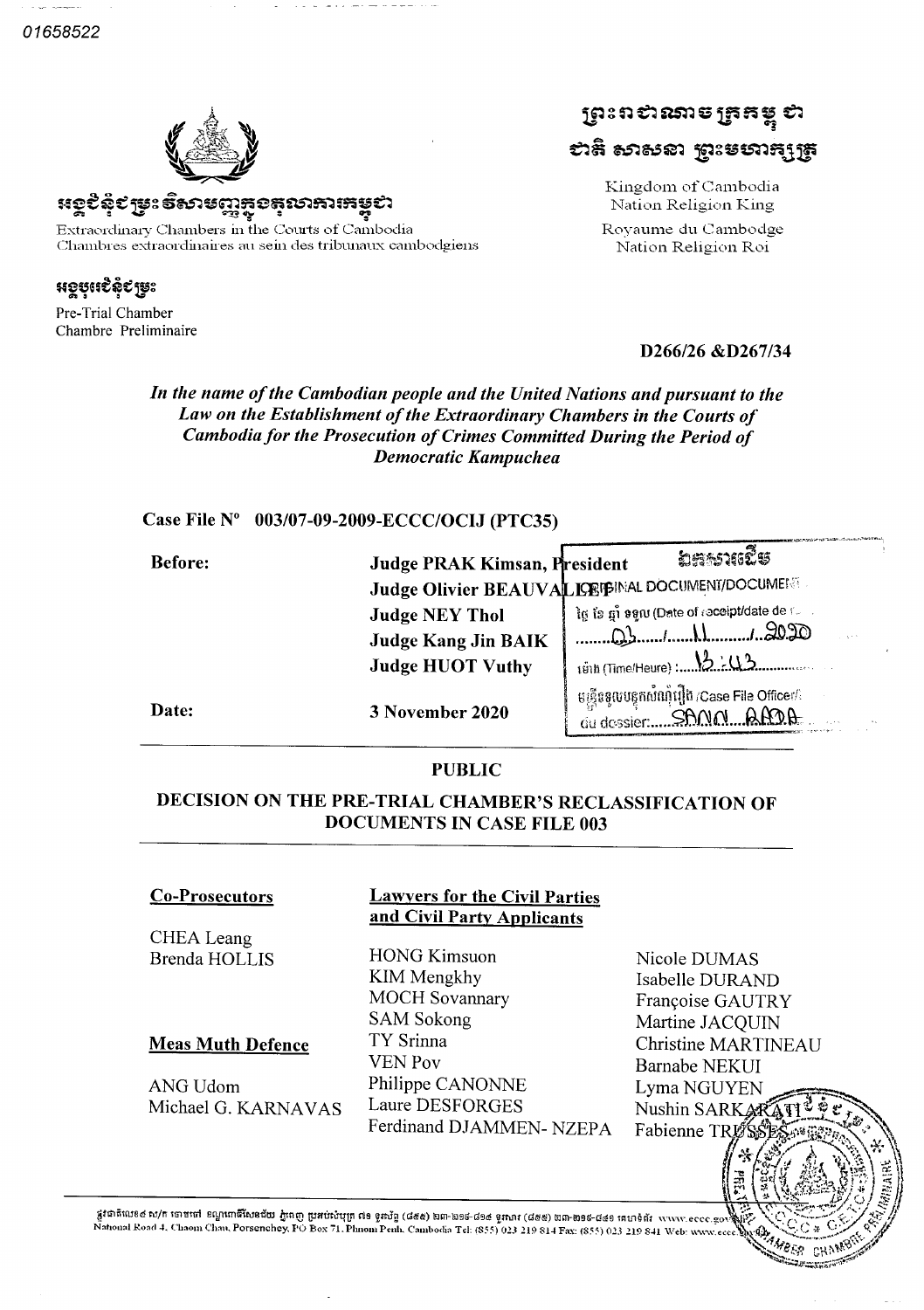THE PRE-TRIAL CHAMBER of the Extraordinary Chambers in the Courts of Cambodia

BEING SEISED of one Appeal against the Order Dismissing the Case against MEAS Muth filed by the International Co-Prosecutor,<sup>1</sup> and two Appeals against the Closing Order filed by the National Co-Prosecutor<sup>2</sup> and the Co-Lawyers for MEAS Muth<sup>3</sup> (collectively, "Appeals against the Closing Orders");

NOTING that, pursuant Article 9(1) of the Practice Direction on the Classification and Management of Case-Related Information, documents can be re-classified and placed in a section of the case file with a different level of confidentiality only pursuant to an order of the Co-Investigating Judges or a Chamber, as appropriate;

NOTING that on 28 November 2018, the Office of the Co-Investigating Judges, by the National Co-Investigating Judge's issuance of his "Order Dismissing the Case Against MEAS Muth"<sup>4</sup> and the International Co-Investigating Judge's issuance of his "Closing Order", indicting MEAS Muth,<sup>5</sup> concluded the investigation and thereby became functus officio;

NOTING that the Chamber is to issue its public decision on the Appeals against the Closing Orders in Case 003 pursuant to Internal Rule 78

NOTING that the Chamber remains seised of the Civil Party's Appeal against the Order on the Admissibility of Civil Party Applicants;<sup>6</sup>

DECLARING that it finds appropriate for the Pre-Trial Chamber to reclassify documents in Case File <sup>003</sup> that are related to the investigation phase subsequently after the issuance of its public decision on the Appeals against the Closing Orders in Case

Decision on the Pre-Trial Chamber's Reclassification of Documents in Case File 003

 $\mathbf{1}$ 

<sup>&</sup>lt;sup>1</sup> Case 003/07-09-2009-ECCC/OCIJ (PTC35) ("Case 003"), International Co-Prosecutor's Appeal of the Order Dismissing the Case against MEAS Muth (D266), 8 April 2019, D266/2.

<sup>&</sup>lt;sup>2</sup> Case 003, National Co-Prosecutor's Appeal against the International Co-Investigating Judge's Closing Order in Case 003, 5 April 2019, D267/3.

<sup>&</sup>lt;sup>3</sup> Case 003, MEAS Muth's Appeal against the International Co-Investigating Judge's Indictment, 8 April 2019, D267/4.

<sup>&</sup>lt;sup>4</sup> Case 003, Order Dismissing the Case Against MEAS Muth, 28 November 2018, D266.

 $5$  Case 003, Closing Order, 28 November 2018, D267.

<sup>&</sup>lt;sup>6</sup> Case 003, Appeal against Order on the Admissibility of Civil Party Applicants, 7 March 2019, D269/3.